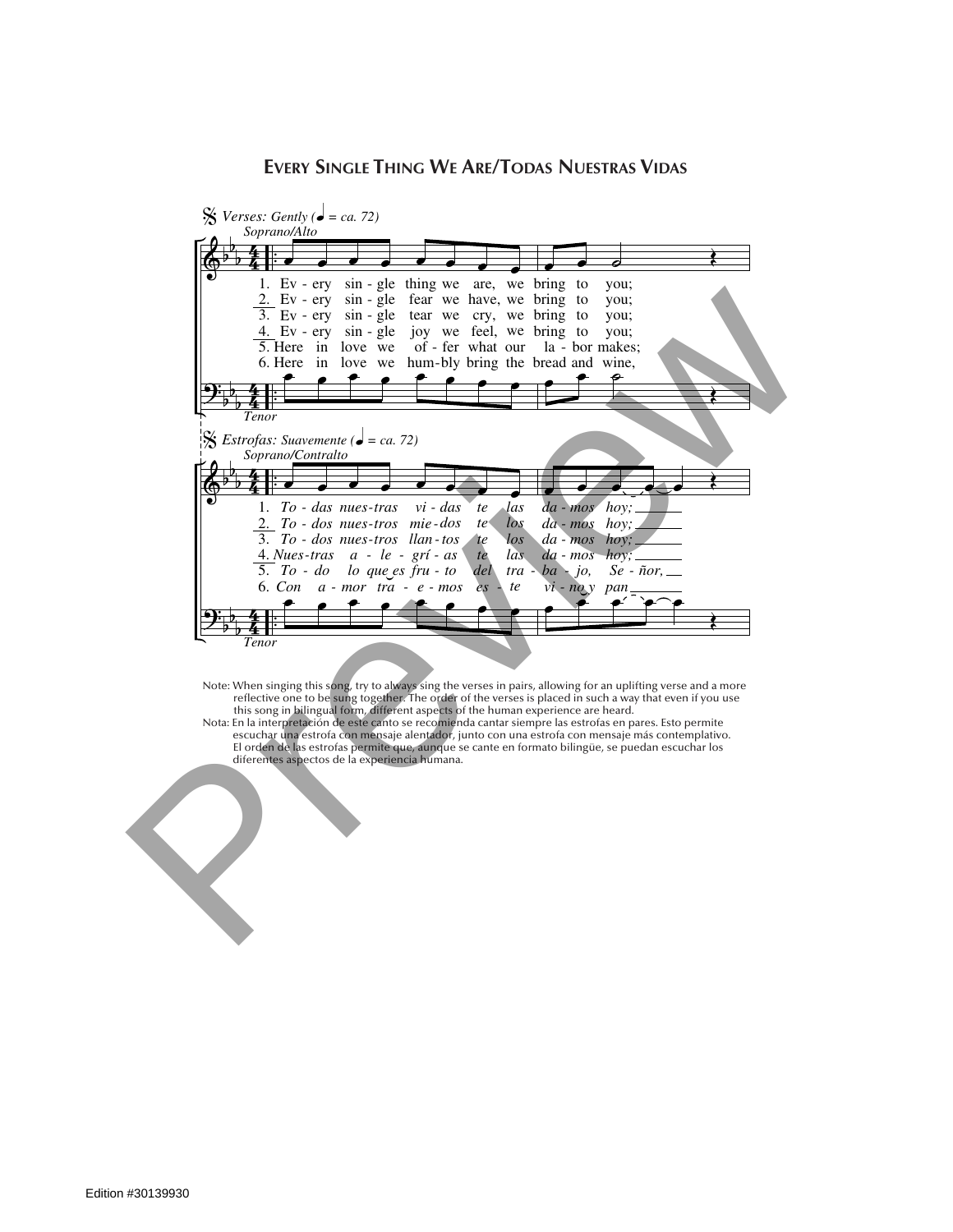EVERY SINGLE THING WE ARE/TODAS NUESTRAS VIDAS, cont. (2)